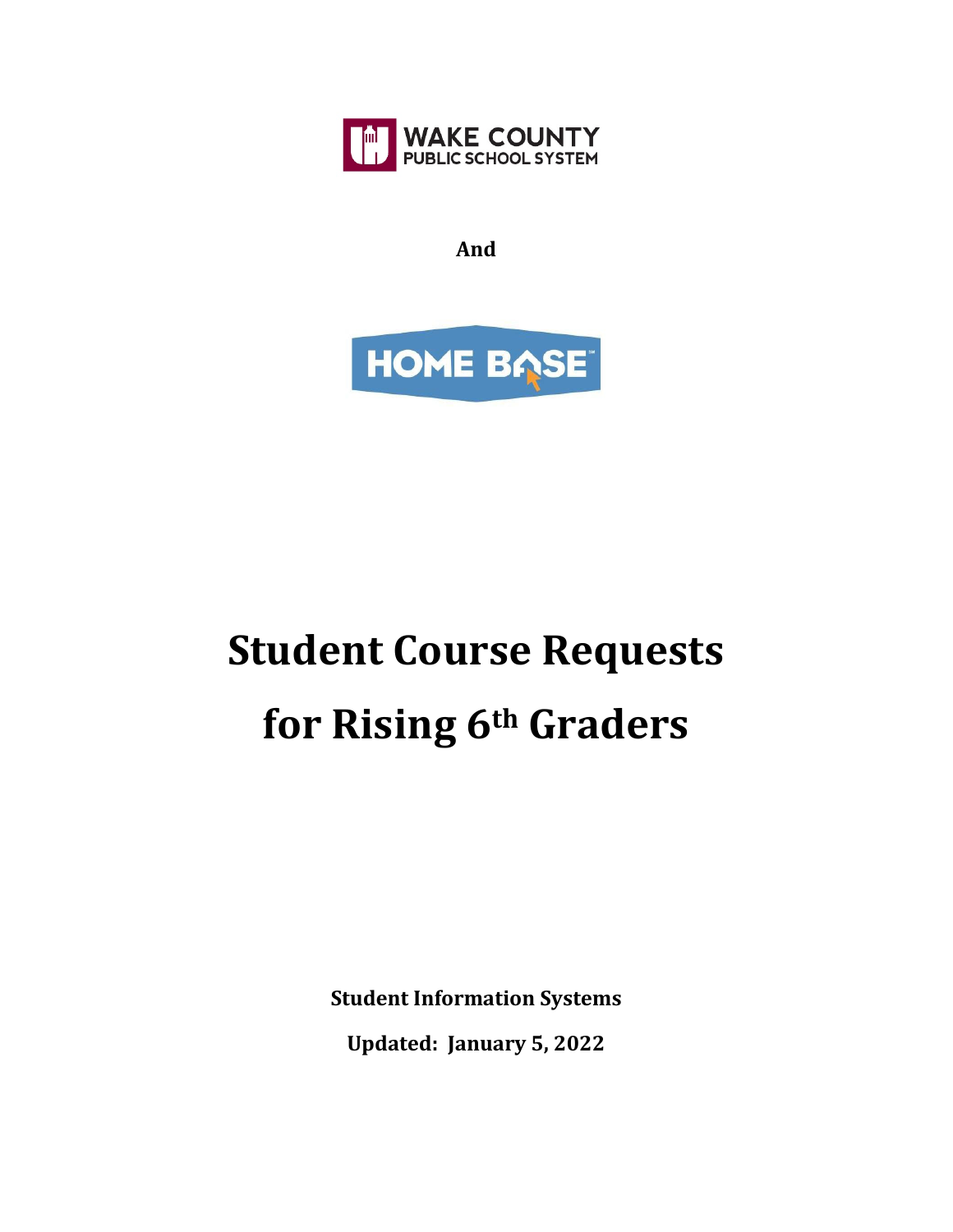

Log into WakeID Portal:

Click on the Home Base (NCEdCloud) tile.

Click on the PowerSchool student tile.



## **Important: Screenshots in this document have not been updated to display the correct dates of the next school year, or updated course names/numbers.**

Click **Class Registration** in the Navigation panel on the left.



**Important: The information displayed for each student will depend on the student's next school, so each student's screen may look different.**



Follow the course selection process instructions provided by the school.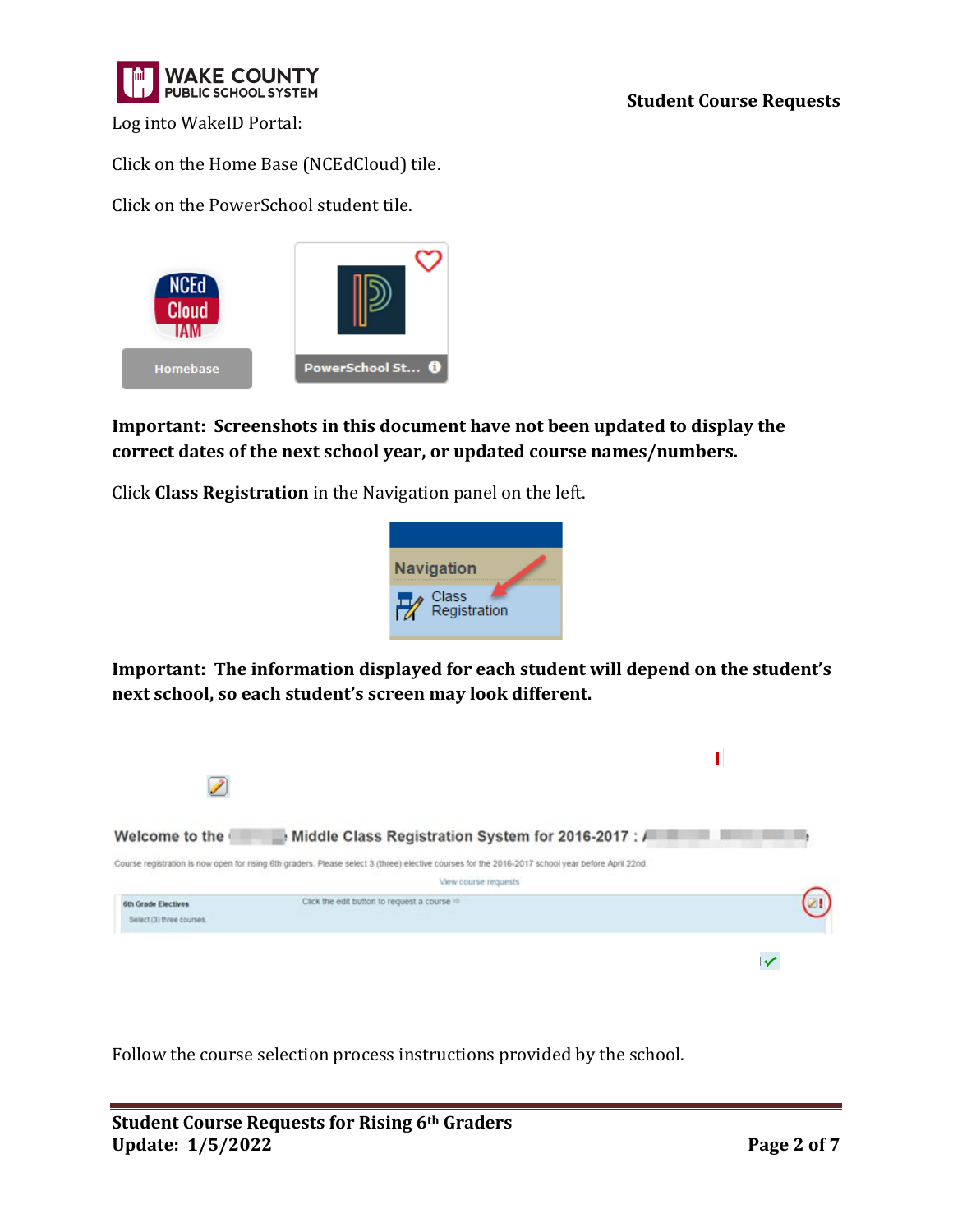



Click the **pencil** icon to select the appropriate course or courses being requested.



A group of courses will be displayed. Check the box beside the course being requested. A message may appear indicating the number of courses needed to select.

| $\overline{\checkmark}$ | <b>Course Name</b>                              | <b>Number</b>          | Credit:  | $\equiv$ Prerequisite Note                   | <b>Alerts</b> |
|-------------------------|-------------------------------------------------|------------------------|----------|----------------------------------------------|---------------|
|                         | <b>Advanced Strings</b>                         | 52782Y<br>0A1          | $\Omega$ |                                              |               |
|                         | Exp Bus,<br>Marketing,<br>Entrepreneurship<br>B | <b>BU202Y</b><br>0B    | $\Omega$ |                                              |               |
|                         | Olympics of<br>Science and Math                 | 30092Y<br>0F           | $\Omega$ |                                              |               |
|                         | Physical<br><b>Education Grade</b>              | 60272Y<br>$\mathbf{0}$ | $\Omega$ |                                              |               |
|                         | Spanish I B(Level<br>1/Part 2) MS/HS<br>Credit  | 11412Y<br>B            | 1        |                                              |               |
|                         |                                                 |                        |          | $<<$ first $<$ prev $\vert$ 1 next > last >> |               |

After selecting the courses, the screen will display information regarding the student's selection.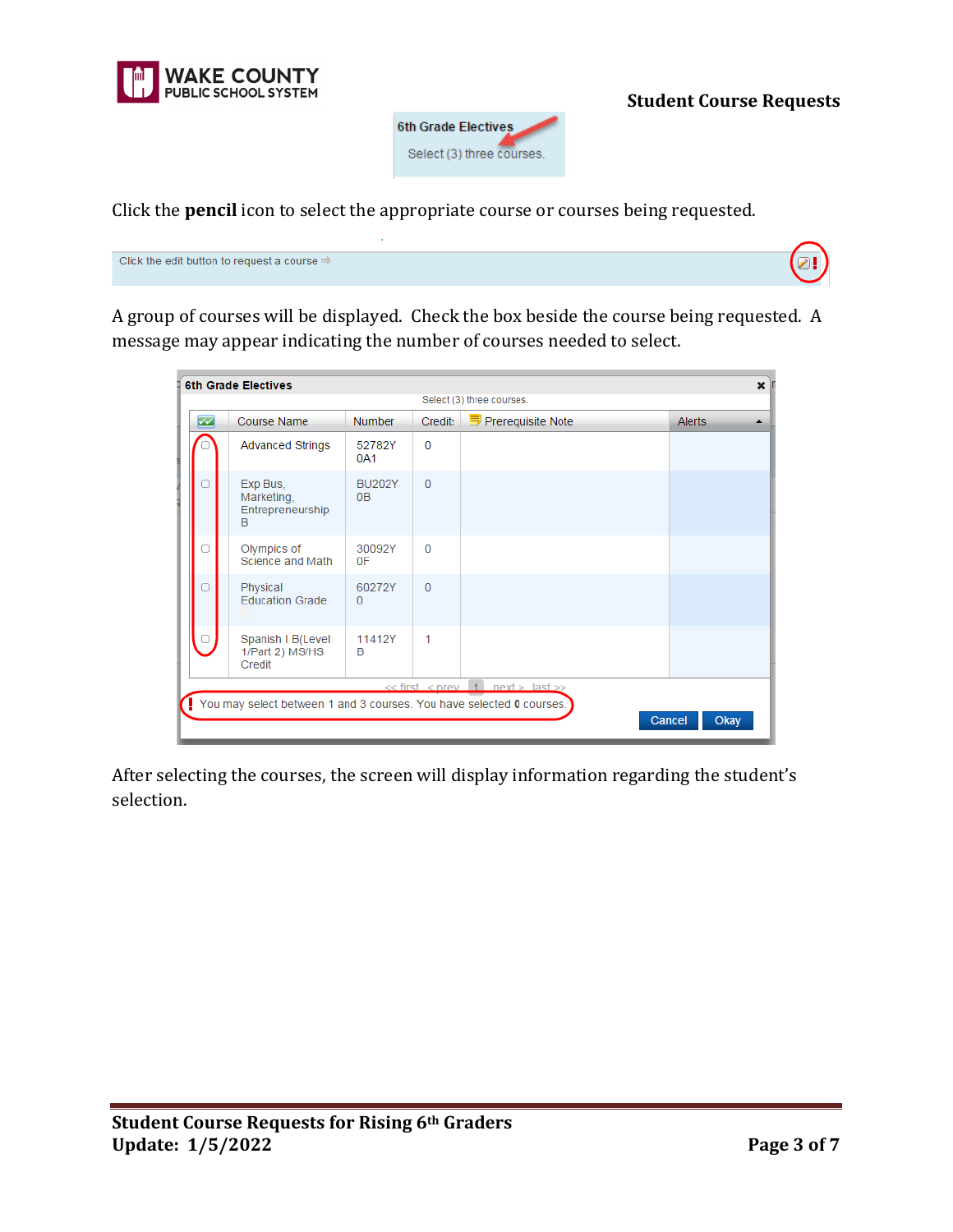

| Select (3) three courses. |                                                 |                                 |                |                                           |  |  |
|---------------------------|-------------------------------------------------|---------------------------------|----------------|-------------------------------------------|--|--|
| $\checkmark$              | <b>Course Name</b>                              | Number                          | Credit:        | $\overline{\mathbf{B}}$ Prerequisite Note |  |  |
| ⊽                         | <b>Advanced Strings</b>                         | 52782Y<br>0A1                   | $\overline{0}$ |                                           |  |  |
|                           | Exp Bus,<br>Marketing,<br>Entrepreneurship<br>в | <b>BU202Y</b><br>0 <sub>B</sub> | $\Omega$       |                                           |  |  |
| ø                         | Olympics of<br>Science and Math                 | 30092Y<br>0F                    | $\Omega$       |                                           |  |  |
|                           | Physical<br><b>Education Grade</b>              | 60272Y<br>$\Omega$              | $\Omega$       |                                           |  |  |
| ø                         | Spanish I B(Level<br>1/Part 2) MS/HS<br>Credit  | 11412Y<br>в                     | 1              |                                           |  |  |

Click **Okay** to save the selected course or courses or **Cancel** if you are not ready to save the course selections.

| Okay<br>Cancel                                          |                                                                                                                                                       |              |  |  |  |
|---------------------------------------------------------|-------------------------------------------------------------------------------------------------------------------------------------------------------|--------------|--|--|--|
|                                                         |                                                                                                                                                       | $\checkmark$ |  |  |  |
| <b>6th Grade Electives</b><br>Select (3) three courses. | Spanish I B(Level 1/Part 2 Olympics of Science and<br><b>Advanced Strings</b><br>11412YB - 1 credits<br>30092Y0F - 0 credits<br>52782Y0A1 - 0 credits | $2\sqrt{ }$  |  |  |  |
| Click Submit.                                           |                                                                                                                                                       |              |  |  |  |
|                                                         | Submit                                                                                                                                                |              |  |  |  |

Be sure to have students select the required number of courses indicated by the student's next school's instructions.

When the course requests submission is successful, the following screen will appear listing the course selections for the next school year.